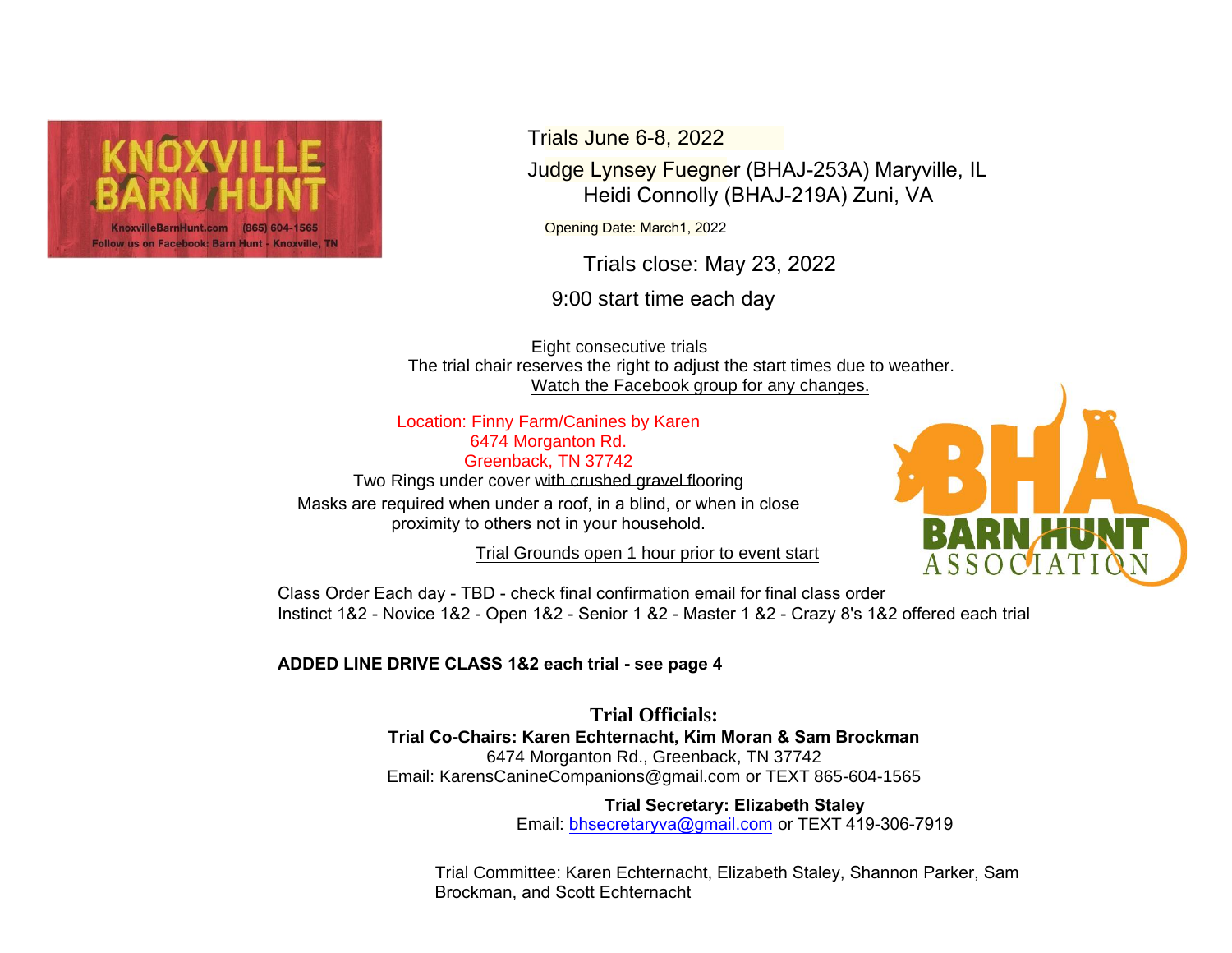**AWARDS:** Ribbons will be awarded for first through fourth place in Novice, Open, Senior, and Master classes in each height division. Qualifying ribbons will be awarded for all qualifiers in the classes, including instinct. New Title Rosettes will be awarded to those who qualify, excluding Instinct. High in Class rosettes will be awarded to fastest qualifying run in each class, excluding Instinct. RATCH and RATCH-X (and beyond) rosettes willbe awarded. The B classes will be awarded ribbons for first through fourth with the heights combined.

### **NOTICE TO EXHIBITORS GENERAL CONDITIONS**

- Registration number and Barn Hunt Regulations may be obtained on the websit[e: www.barnhunt.com](http://www.barnhunt.com/)
- Late and/or Day of Show entries are not a guaranteed entry and will be accepted only up to Judging limits.Confirmations will not be sent for Late entries.
- Entry fees will not be refunded in the event a dog is absent, disqualified, excused, or barred from competition by the action of the Trial Committee.
- No entry fee will be refunded if the trial cannot open or be completed because of riots, civil disturbances, fire, and act of God, public emergency, act of a public enemy, or any other causes beyond the control of the organizing committee.Entry fees will be refunded after closing date, if a vet note is received **and** runs can be filled by waiting list. Entries will be accepted until the judges limit is reached.
- Entries made without fees, barn hunt number, or signature will not be accepted.
- Move-Ups and/or lateral moves are allowed between trials as schedule allows. CLASS SCHEDULE will be decided based on entry numbers on closing date.
- Classes offered in each trial: Instinct, Novice, Open, Senior, Master, & Crazy 8s.
- Any Judge of Record at this Event may be used as a Load Balancing Judge in any ring.
- Judge of Record and Event Official dogs may be judged prior to Event start or as the first dogs of the Event.
- Bitches in season (BIS) MAY compete at Barn Hunt trials. They will be run at the end of each class. They must wear pants/britches at all times when not being pottied, including on the course. BIS will be crated separately and will "dog in season" signs on their crate/in their area, and potty the dog in designated area. Owners of BIS should make their condition known to the Trial Secretary prior to arrival, if possible. Entry fees for bitches that come into season will be refunded until closing time of the trial if you wish to withdraw. After the trial closes, entry fees will not be refunded.
- Dogs are measured at the option of the judge or competitor.
- Possessing or training with personal, live quarry, litter tubes is not permitted on the show grounds at any time.
- The use of flexi leads in the ring building is not permitted during show hours.
- All dogs must be on leash **at all times** except when in the ring for judging.
- Exhibitors are responsible to clean up after their dogs.
- Exhibitors are responsible for being ready to go from the staging area and waiting for the call to the gate when it is their turn to run. The judge need not wait for any dog holding up a class. KBH has no obligation or responsibility, for providing service through a public-address system or steward for the purpose of calling or locating dogs that are not brought to the ring when required.
- Blinds will be covered and possibly tented and a minimum of 10x10.
- These trials are being held in an open-sided barn. Bring chairs and crates for your dog. Please be considerate of your crating neighbors. Please make sure your crate is secure as the dogs may be highly excited. If your dog is overly excited, please do not leave him/her unattended.
- Trial site is on private property and is handicapped/wheelchair accessible. Trial grounds extend from the barn to the concrete driveway and include the "island" of parking. They stop at the fenced in agility field and paddock.
- Fast food is NOT conveniently located. Please bring your lunch, snacks and water.
- Knoxville Barn Hunt personnel, assume no responsibility for any loss, damage, or injury sustained by exhibitors, handlers, spectators, or to any of their dogs, property, or family.
- Use the Manage Your Dogs section of the [Barn Hunt website](https://www.barnhunt.com/) [to](https://www.barnhunt.com/) print out your entry form. Once you have logged on to the Manage Your Dogs section, click on Upcoming Events**. This is not an online entry, but a way for you to print a legible, pre-filled entry form**. You must still mail in your entry form!
- Crating will be out of your vehicle or tent. Owners will be asked to quiet excessively barking dogs as a courtesy to neighbors.
- Vendors no vendor charge, please contact Karen if interested. Karenscaninecompanions@gmail.com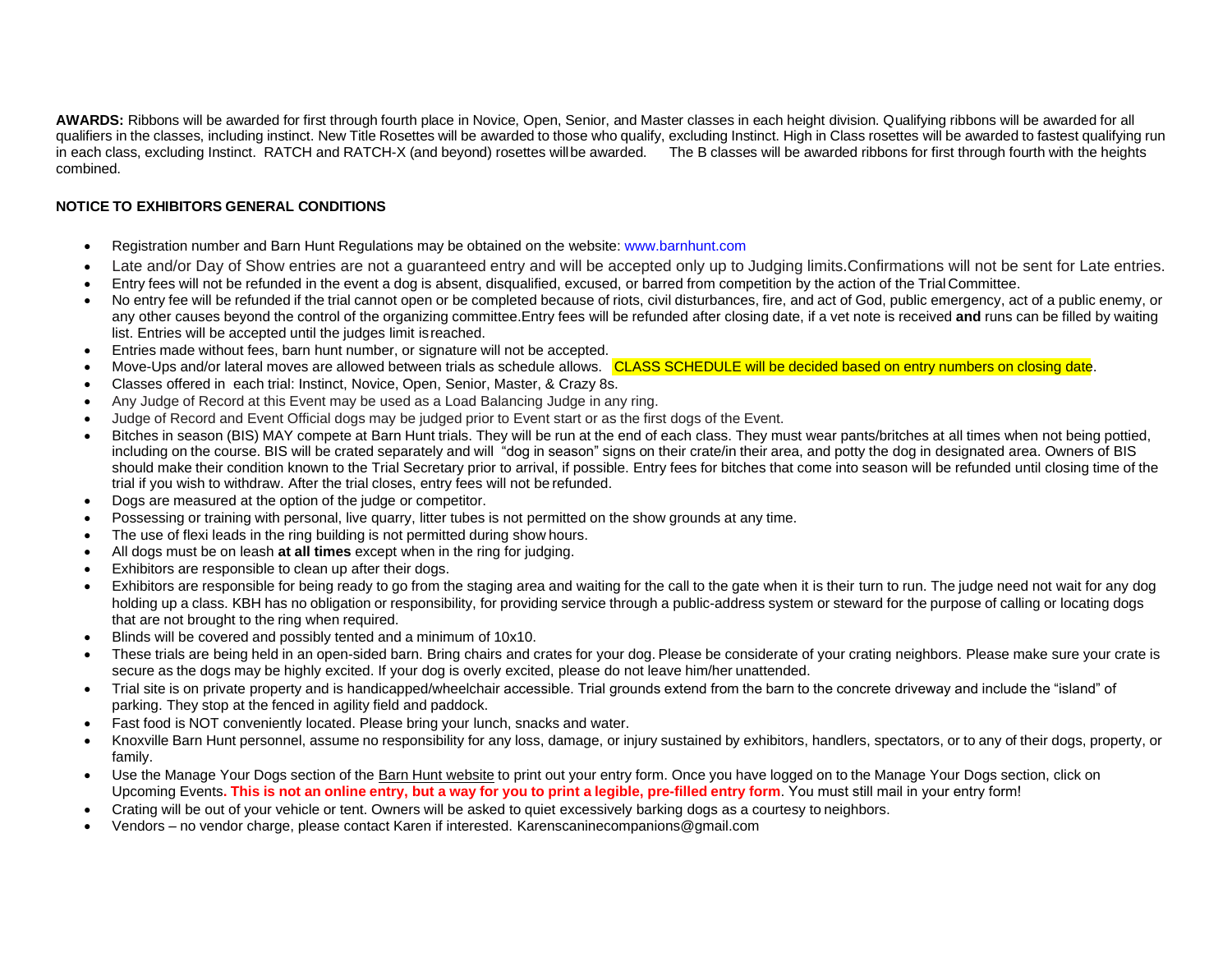### **THERE IS NO ON-SITE RV/CAMPING FOR THESES TRIALS[: CONTACT KAREN k](mailto:karenscaninecompanions@gmail.com)arenscaninecompanions@gmail.com** for off-site RV options.

| Name         | No. of Davs         |                            |
|--------------|---------------------|----------------------------|
| Camper type: | Length (if applies) | DRY or ELECTRICAL REQUIRED |

#### **EMERGENCIES: Fire, Police, and Medical Call 911**

**ANIMAL EMERGENCIES: Veterinary Center of Greenback 865-856-7600 Midland Pet Emergency Center 865-982-1007**

FINNY FARM is located between Maryville and Greenback – about half a mile north of Greenback on Morganton Road. Look for a three-rail fence on either side of the entrance to the driveway. We are a NO SMOKING facility.

**Nearby Lodging that Accept Dogs Be** sure to ask about fees for dogs when you reserve your room. Owners must assume full responsibility. Early reservations are recommended. As policies may change, please check the hotels before registering. Pet fees may apply. BHA rules and common courtesy: You are responsible for picking up after your dogs at the hotel, campground and trial site.

| <b>MILES</b>                 | CONTACT INFORMATION                                                                                                |
|------------------------------|--------------------------------------------------------------------------------------------------------------------|
| 6 Lotterdale Cove            | 17177 East Coast Tellico Pkwy, Greenback, TN 37742 www.tellicolakecampgrounds.com/lotterdale (865) 856-7284        |
| 6.1 Notchy Creek,            | 1235 Corntassel Road, Vonore, TN 37885<br>www.tellicolakecampgrounds.com/notchy.htm. (423) 884-6280                |
| 14.3 Toqua,                  | 1315 Highway 360, Vonore, TN 37885 www.tellicolakecampgrounds.com/toqua.htm                                        |
| 16 Days Inn                  | Highway 321 Lenoir City TN 37772 www.daysinn.com (865) 986-2011                                                    |
| 16 Econo Lodge               | 1211 US 321 N. Lenoir City TN 37771<br>www.choicehotels.com/tennessee/lenoircity/econo-lodge-hotels (865) 986-0295 |
| 16 Quality Inn               | 206 Corporate Place Alcoa TN 37701 www.choicehotels.com/quality-inn                                                |
| 16 Knights Inn               | 400 Interchange Park Drive Lenoir City TN 37772 www.knightsinn.com (865) 986-9000                                  |
| 16 Inn of Lenoir Motor Lodge | I-75 Exit 81 Lenoir City, TN 37771 (865) 986-8043                                                                  |
| LaQuinta Inns & Suites       | Loudon 855-238-1593; in Alcoa 865-984-9350                                                                         |
|                              |                                                                                                                    |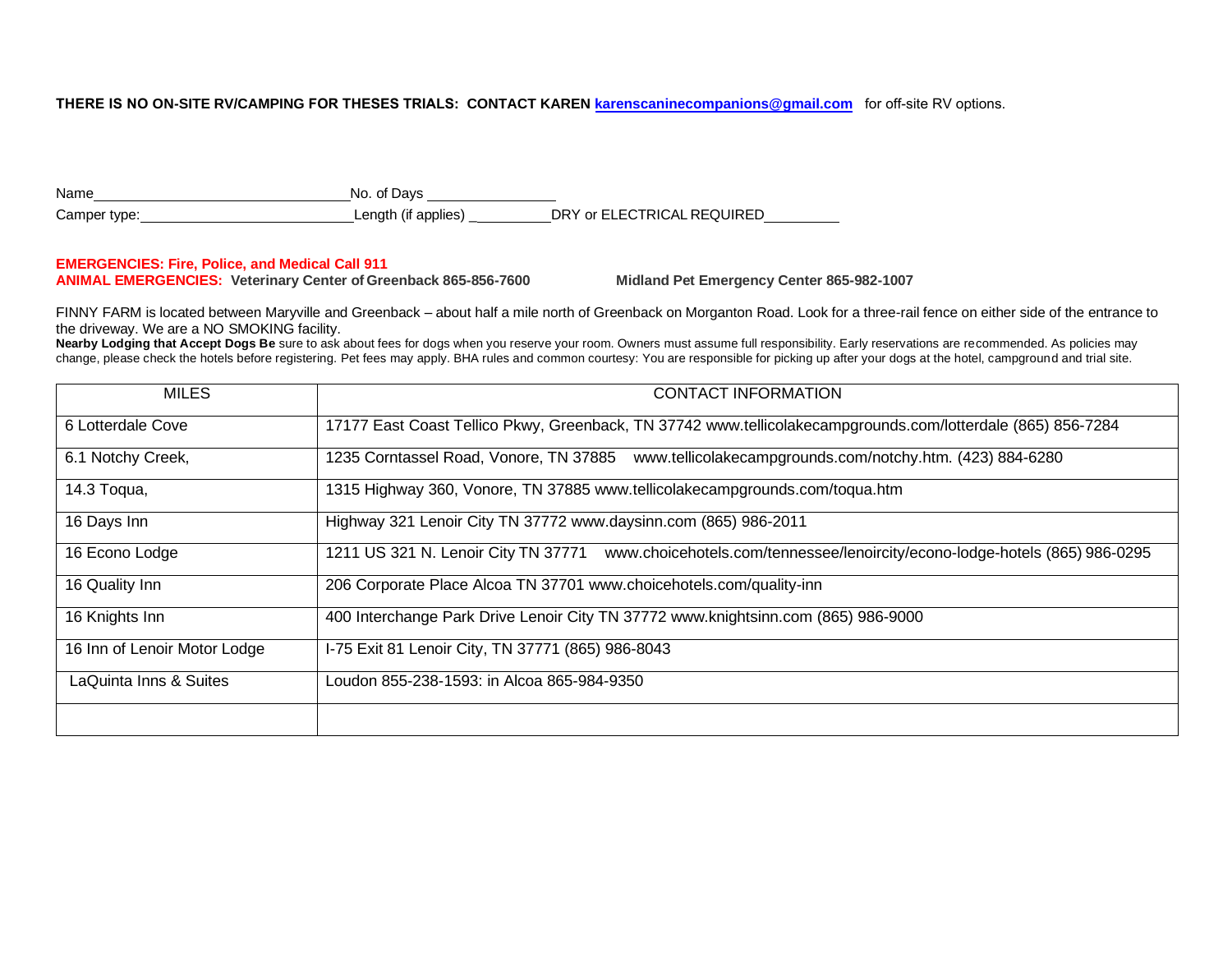# **LINE DRIVE CLASS**

# **\*\*Added to premium 4/15/2022\*\*\***

**If you have already entered you can send an entry for ONLY Line Drive. No Need to resend the entire entry.**

**Offered each trial (2x a day, 6 total classes)**

**This will be held in an UNFENCED AREA. The class is still pending final BHA approval, so if there are updates that result in the need to cancel these classes all entry fees will be refunded and/or checks shredded.** 

> **Judge: Beth Kline Limits: 150 runs per day**

**The confirmation for this class will accompany the final confirmation email likely as an attachment. It will have to be an attachment because the current software will not track this class.**

**This class will begin at the same time as the rest of the trial. It will run concurrently with other classes with trial 2 each day following trial 1. The regular classes and crazy 8's will take priority for blinding.** 

**Complete rules for Line Drive can be found on the BHA website on page 22 of the Competitor Rule Book. https://barnhunt.com/rules/barnhunt\_competitorrules\_2022.pdf**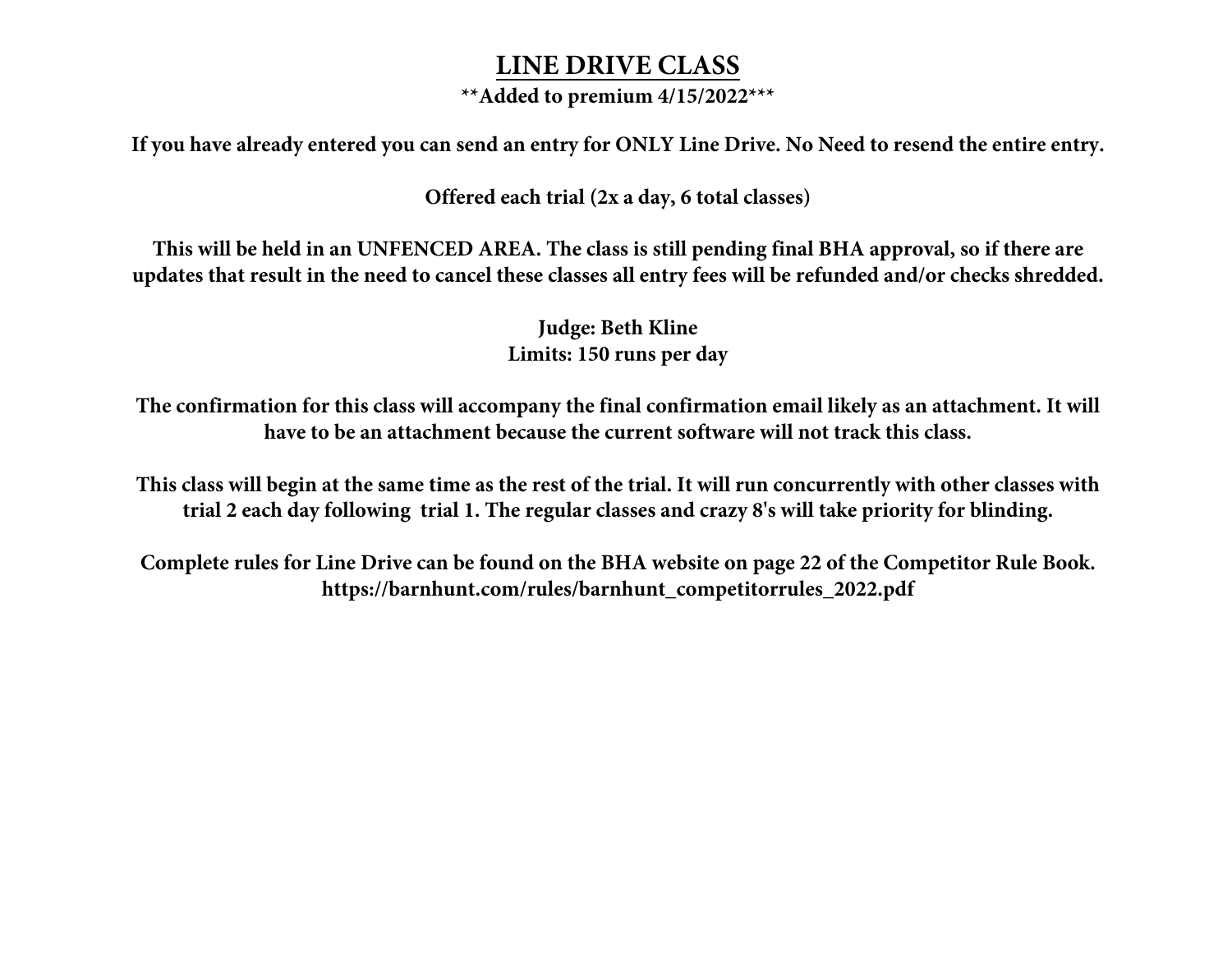### PLEASE PRINT INFORMATION CLEARLY TO AVOID ERRORS BOTH THE ENTRY FORM AND PAYMENT MUST BE RECEIVED TO COUNT YOUR ENTRY COMPLETE BE SURE AND INCLUDE BOTH PAGES AND MAIL TO: KAREN ECHTERNACHT 6474 MORGANTON RD., GREENBACK, TN 37742

Make ALL Checks p[ayable to: Knoxville Barn Hunt when](mailto:brydon@bluegrassdogsports.com) sending by mail to the above address.

|                                                              | TRIAL DATE: June 6-8, 2022             |                                            |                              |                              |                   |                   |                   |                    |    |          |                     |   |                   |
|--------------------------------------------------------------|----------------------------------------|--------------------------------------------|------------------------------|------------------------------|-------------------|-------------------|-------------------|--------------------|----|----------|---------------------|---|-------------------|
| Owner's Name:                                                |                                        |                                            |                              |                              |                   |                   |                   |                    |    | Phone: ( |                     |   |                   |
| <b>Street Address:</b>                                       |                                        |                                            |                              |                              |                   |                   |                   | Email:             |    |          |                     |   |                   |
| City:                                                        |                                        | State:                                     |                              |                              |                   |                   |                   |                    |    | Zip:     |                     |   |                   |
| Handler's Name (if different from Owner)                     |                                        |                                            |                              |                              |                   |                   |                   |                    |    |          |                     |   |                   |
| ARE YOU ENTERING THE A CLASSES OR THE B CLASSES (circle one) |                                        |                                            |                              |                              |                   |                   |                   |                    | A  |          |                     | B |                   |
| BHA Registration # (all 5 digits): BH_______. ______         |                                        |                                            |                              |                              |                   |                   |                   | Breed:             |    |          |                     |   |                   |
| Full Name of Dog (do not include titles:                     |                                        |                                            |                              |                              |                   |                   |                   | Call Name:         |    |          |                     |   |                   |
| Sex:                                                         | M F                                    | Date of Birth:(mm:dd:year)                 |                              |                              |                   |                   |                   |                    |    |          |                     |   |                   |
|                                                              | <b>Height of Dog</b><br>at Withers:    |                                            |                              |                              |                   |                   |                   |                    |    |          |                     |   |                   |
|                                                              |                                        |                                            |                              | Monday                       |                   | Tuesday           |                   | Wednesday          |    |          |                     |   |                   |
| <b>CLASS</b>                                                 | <b>FEES PRIOR</b><br><b>TO CLOSING</b> | <b>FEES-LATE OR</b><br><b>DAY OF TRIAL</b> | <b>TRIAL</b><br>$\mathbf{1}$ | <b>TRIAL</b><br>$\mathbf{2}$ | <b>TRIAL</b><br>3 | <b>TRIAL</b><br>4 | <b>TRIAL</b><br>5 | <b>TRIAL</b><br>6  |    |          |                     |   | <b>TOTAL FEES</b> |
| Instinct                                                     | \$10.00                                | \$10.00                                    |                              |                              |                   |                   |                   |                    |    |          |                     |   | \$                |
| Novice                                                       | \$25.00                                | \$30.00                                    |                              |                              |                   |                   |                   |                    |    |          |                     |   | \$                |
| Open                                                         | \$25.00                                | \$30.00                                    |                              |                              |                   |                   |                   |                    |    |          |                     |   | \$                |
| Seniors                                                      | \$30.00                                | \$35.00                                    |                              |                              |                   |                   |                   |                    |    |          |                     |   | \$                |
| Masters                                                      | \$30.00                                | \$35.00                                    |                              |                              |                   |                   |                   |                    |    |          |                     |   | \$                |
| CRAZY 8                                                      | \$30.00                                | \$35.00                                    |                              |                              |                   |                   |                   |                    |    |          |                     |   | \$                |
| <b>Line Drive</b>                                            | \$20.00                                | \$25.00                                    |                              |                              |                   |                   |                   |                    |    |          |                     |   |                   |
| \$30.00 Per Night RV Contact                                 |                                        |                                            | \$15.00 Per Night DRY        |                              |                   |                   |                   | <b>Entry Total</b> |    | \$       |                     |   |                   |
| Karen for information                                        |                                        |                                            | Camping                      |                              |                   |                   |                   |                    |    |          |                     |   |                   |
|                                                              |                                        |                                            |                              |                              |                   |                   |                   |                    |    |          | <b>Camping Fees</b> |   | \$                |
|                                                              |                                        |                                            |                              |                              |                   |                   | <b>TOTAL</b>      |                    | \$ |          |                     |   |                   |
|                                                              | <b>Emergency Contact Name:</b>         |                                            |                              |                              |                   |                   |                   |                    |    |          |                     |   |                   |

Phone Number: